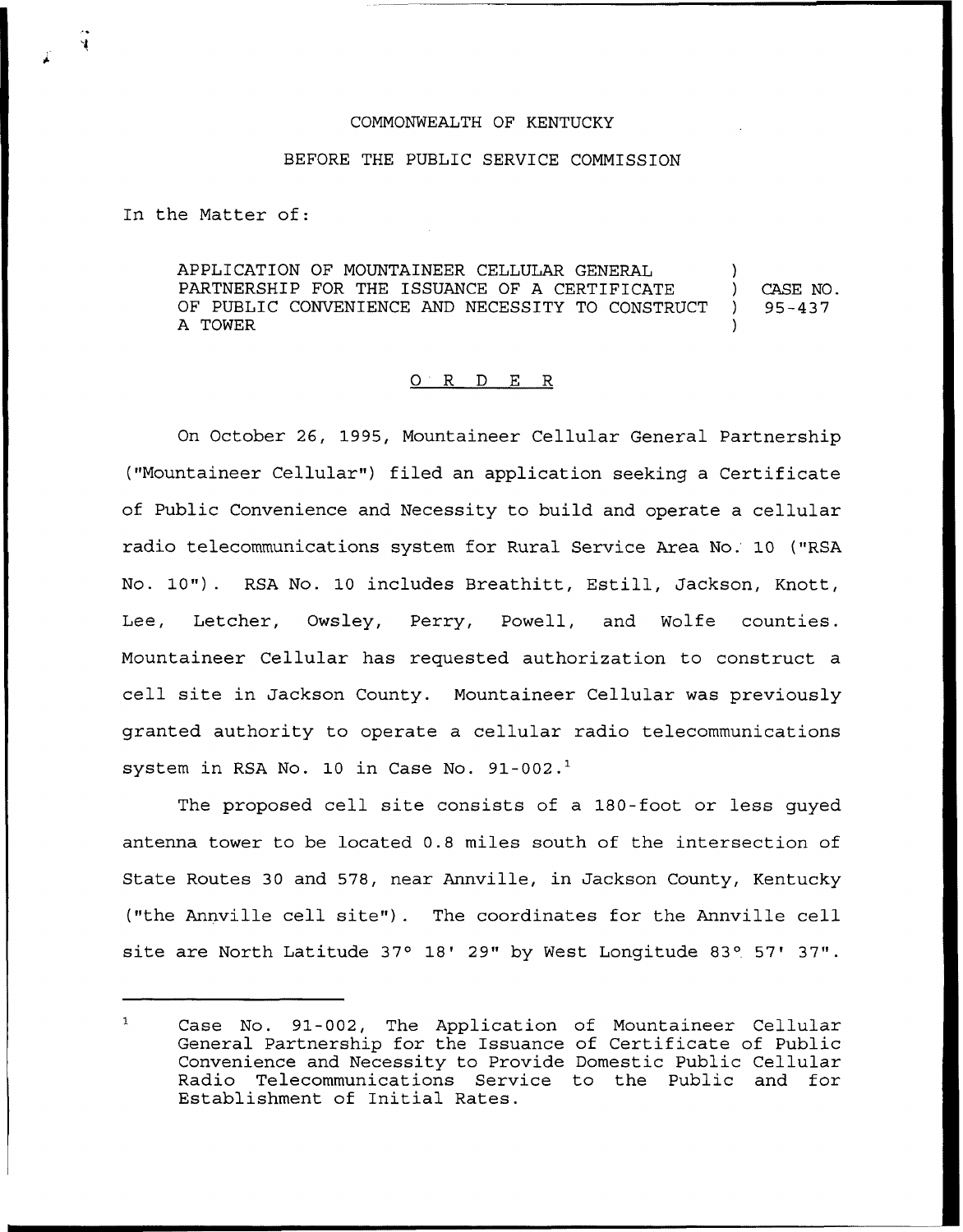Mountaineer Cellular has provided information regarding the structure of the tower, safety measures, and antenna design criteria for the Annville cell site. Based upon the application, the design of the tower and foundation appears to meet the criteria of the Building Officials and Code Administrators International, Inc. National Building Code with reference to earthquakes, winds, and tornadoes.

Pursuant to KRS 100.324(1), the Annville cell site's construction is exempt from local zoning ordinances; however, Mountaineer Cellular notified the Jackson County Judge/Executive of the pending construction. Mountaineer Cellular has filed applications with the Federal Aviation Administration ("FAA") and the Kentucky Airport Zoning Commission ("KAZC") seeking approval for the construction and operation of the Annville cell site. Both applications are pending.

Mountaineer Cellular has filed notices verifying that each person who owns property or who resides within 500 feet of the Annville cell site has been notified of the pending construction. The notice solicited any comments and informed the property owners or residents of their right to intervene. In addition, notice was posted in a visible location on the proposed site for at least two weeks after Mountaineer Cellular's application was filed. On November 3, 1995, the Commission received. <sup>a</sup> letter requesting intervention from Ted Kay. On November 10, 1995, the Commission granted Mr. Kay's request and ordered Mountaineer Cellular to respond to Mr. Kay's inquiry. On January 30, 1996, Mr. Kay

 $-2-$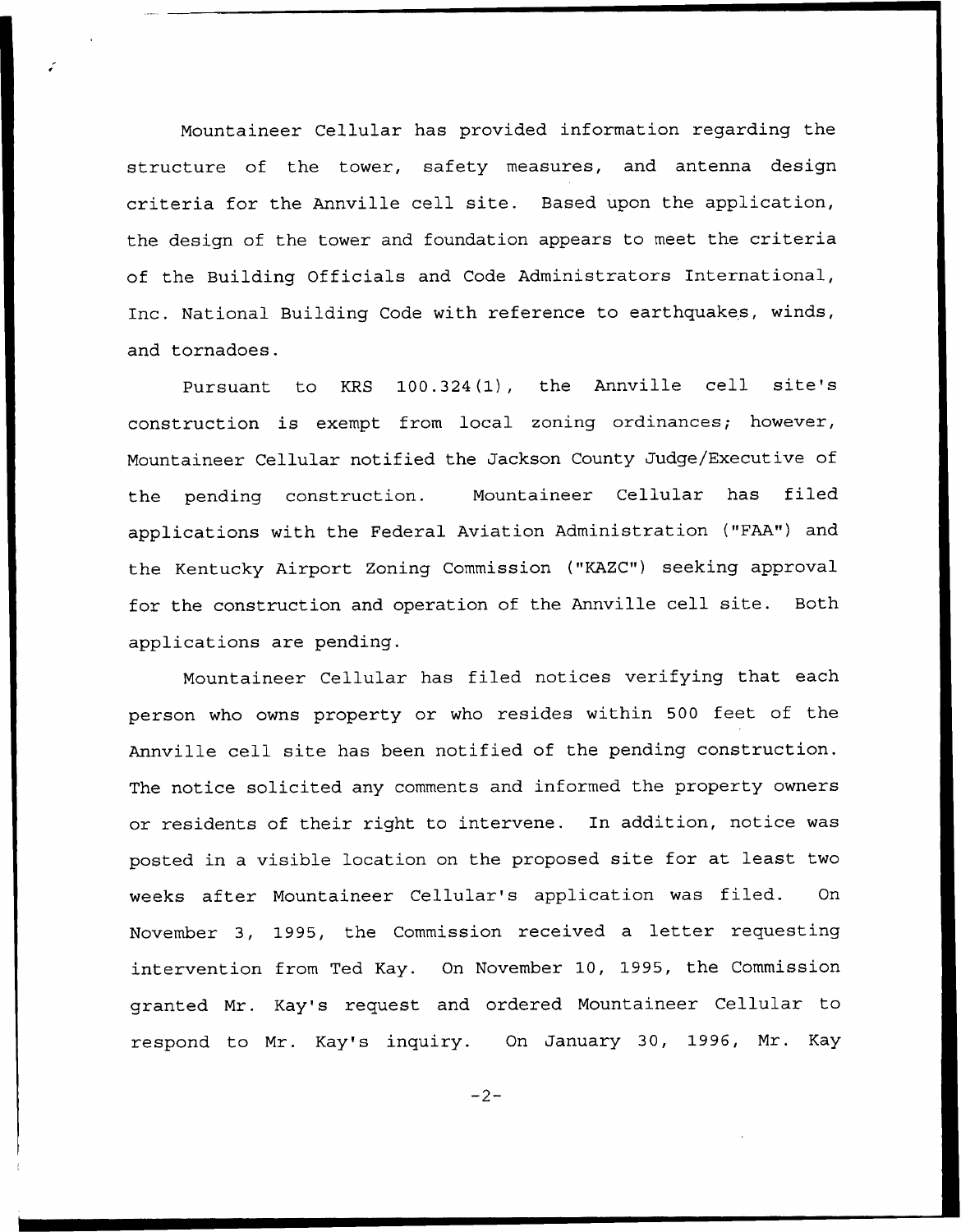requested a hearing involving the Annville site. On February 7, 1996, the Commission issued an Order setting a hearing for March 21, 1996. On February 13, 1996, Nr. Kay advised the Commission that Mountaineer Cellular had resolved his concerns and withdrew his request for a hearing, which the Commission canceled by order on February 15, 1996. To date, no other intervention requests have been received.

Pursuant to KRS 278.280, the Commission is required to determine proper practices to be observed when it finds, upon complaint or on its own motion, that the facilities of any utility subject to its jurisdiction are unreasonable, unsafe, improper, or insufficient. To assist the Commission in its efforts to comply with this mandate, Mountaineer Cellular should notify the Commission if it does not use this antenna tower to provide cellular radio telecommunications services in the manner set out in its application and this Order. Upon receipt of such notice, the Commission may, on its own motion, institute proceedings to consider the proper practices, including removal of the unused antenna tower, which should be observed by Nountaineer Cellular.

The Commission, having considered the evidence of record and being otherwise sufficiently advised, finds that Mountaineer Cellular should be granted a Certificate of Public Convenience and Necessity to construct and operate the Annville cell site in RSA No. <sup>10</sup> under its previously approved tariff.

 $-3-$